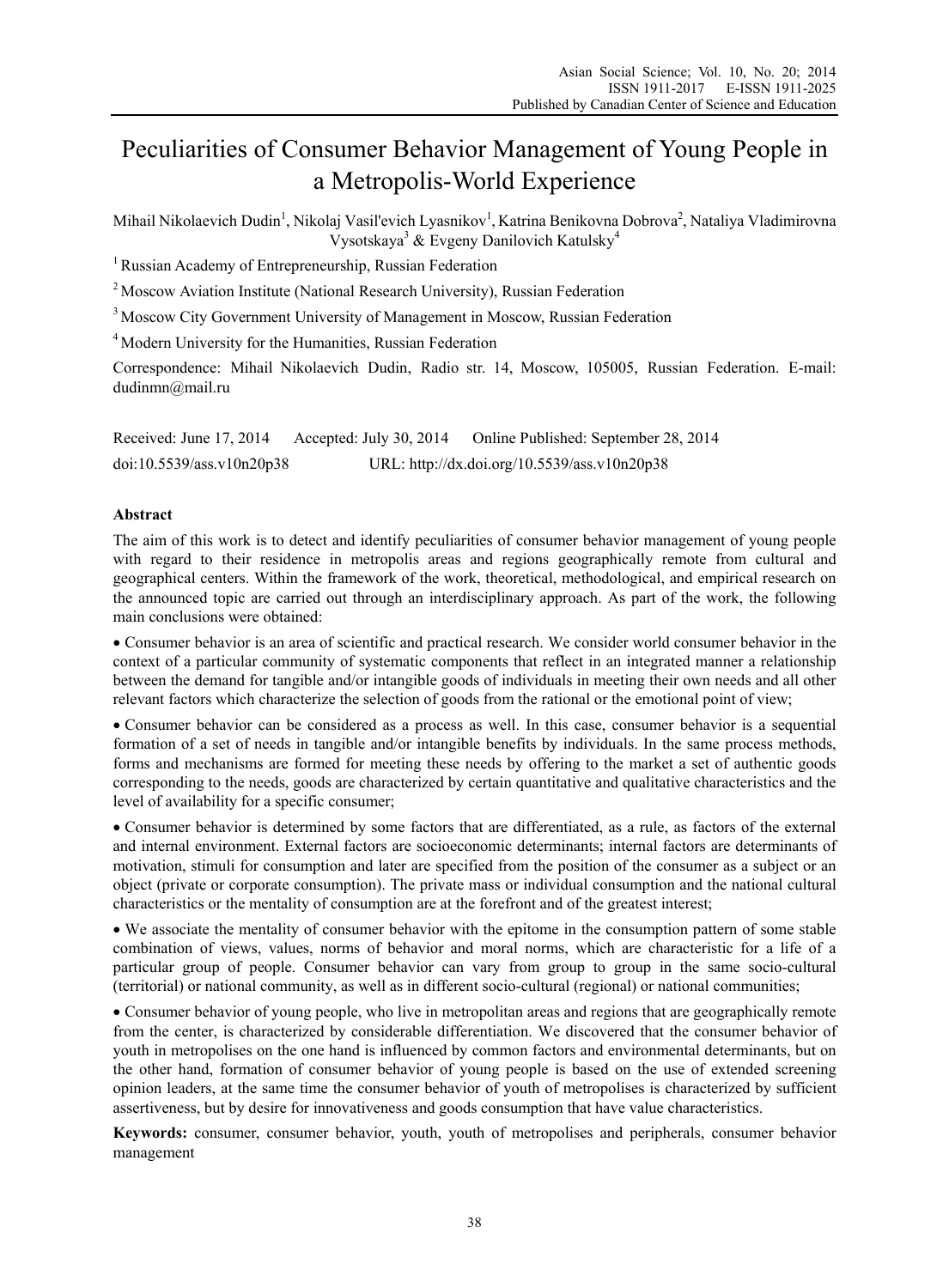# **1. Introduction**

Changes in political, economic, social and other macro-trends in the last two decades had an impact on consumer behavior of the population and individuals. Consumer behavior as a subject area of research is almost always considered in an interdisciplinary perspective. It is more than justified, as it is hardly possible to find areas of life of modern society, which are not directly or indirectly related to the needs of individuals and their behavior. From the interdisciplinary perspective consumer behavior is usually considered in philosophical, sociological, economic and psychological contexts.

The primary context in considering the essence and aspects of consumer behavior is the philosophical context (Bogatyreva, 2011). Many studies of the philosophical context considered by us and on our topic indicated that consumer behavior, more accurately ancient ideas about it, was the basis for the modern game theory. Therefore, from a philosophical point of view (in simplified representation) consumer behavior is a game between market agents (consumers and producers of tangible and intangible goods, and their intermediaries). This game can last indefinitely until the objectives of all participating agents are not achieved. The game may be terminated if the purpose of interacting agents is not achieved at all.

Given that a priori objectives are formalized expression of the needs, and requirements do not have the final quantitative or qualitative values, i.e. tend to grow faster, respectively in the philosophical context of the game theory consumer behavior can be considered as a self-sustaining and self-organizing system construct. Further philosophical concepts considered consumer behavior as a role social game, based on the fact that consumption is not only a physiological comfort, but the condition of differentiating provisions of some consumers against other consumers (status of consumption, ability to meet not only the vital needs of the individual body, but also its combination with needs of a soul). It is obvious that in this case philosophical context of the considered topic has common grounds with sociology and psychology.

In sociology modern society is seen as a consumer society (Baudrillard, 2000). From the point of view of sociology the basis for functioning and development of the society is consumption, consumption is the mechanism of social inclusion of the individual. In the sociological context consumer behavior is seen through the prism of the public (social) stratification, where the roles of individuals in society are determined by their status, and their status in turn determines types, forms and volumes of goods consumption. Considerable attention in sociology is paid to manipulating mass consciousness as well, i.e. motivating and stimulating consumer behavior. On those grounds, the sociological context of consumer behavior is associated with economic and psychological context.

In the economic context, consumer behavior is usually reconsidered, first, in terms of rationalization (the individual desire to maximize utility) (Kovalchuk & Tarhanova, 2005) and second, in terms of institutionalization (individual inclusion in various kinds of commodity-monetary or economic relations). Thus, in the economic context consumer behavior is described on the one hand as a set of terms defining actions of a specific individual aimed at meeting (the most efficient) of his own needs. On the other hand, given the institutionalization, consumer behavior is a consequence of the impact of the set of environmental determinants on inner interest of the individual and its potential ability to meet his own needs. Taking into account that the needs of the individual are almost unlimited (except for the ability to satisfy them), and the individual's own views on the process of consumption is a relational paradigm of economics, respectively under this economic context of consumption is correlated with the psychological context (Baudrillard, 2000).

In psychology, consumer behavior patterns are studied through the prism of the relationship of the individual (Leibenstein, 1995) with the product of consumption (goods, work, services). For the psychological context of consumer behavior the primary reactions are mental emotional or rational ones (Moscovichi, 1998), (Kovalchuk & Tarhanova, 2005) to external stimuli, which may both promote and inhibit the formation of the individual's abilities to meet his own needs. In psychology consumption (as an object of research and as a process) is associated with economic and social behavior of the individual, for each of these types of behavior the three components are characteristic ones (affective/emotional, cognitive/rational, motivational and volitional). Through complementary action of these components, the individual, as a rule, makes a decision concerning forms and methods to meet the needs. In other words, the psychological context of consumer behavior considers a mechanism of selection a certain tangible and/or intangible goods by the individual in the current institutionalized conditions and under the influence of inner motivation as a response to environmental stimuli (Bogatyreva, 2011). So, having considered the set of interdisciplinary contexts formalizing the essence of the concept of consumer behavior, it is necessary to submit its theoretical content. Consumer behavior as a field of scientific and practical research is a specific systematic commonality of components that reflect in an integrated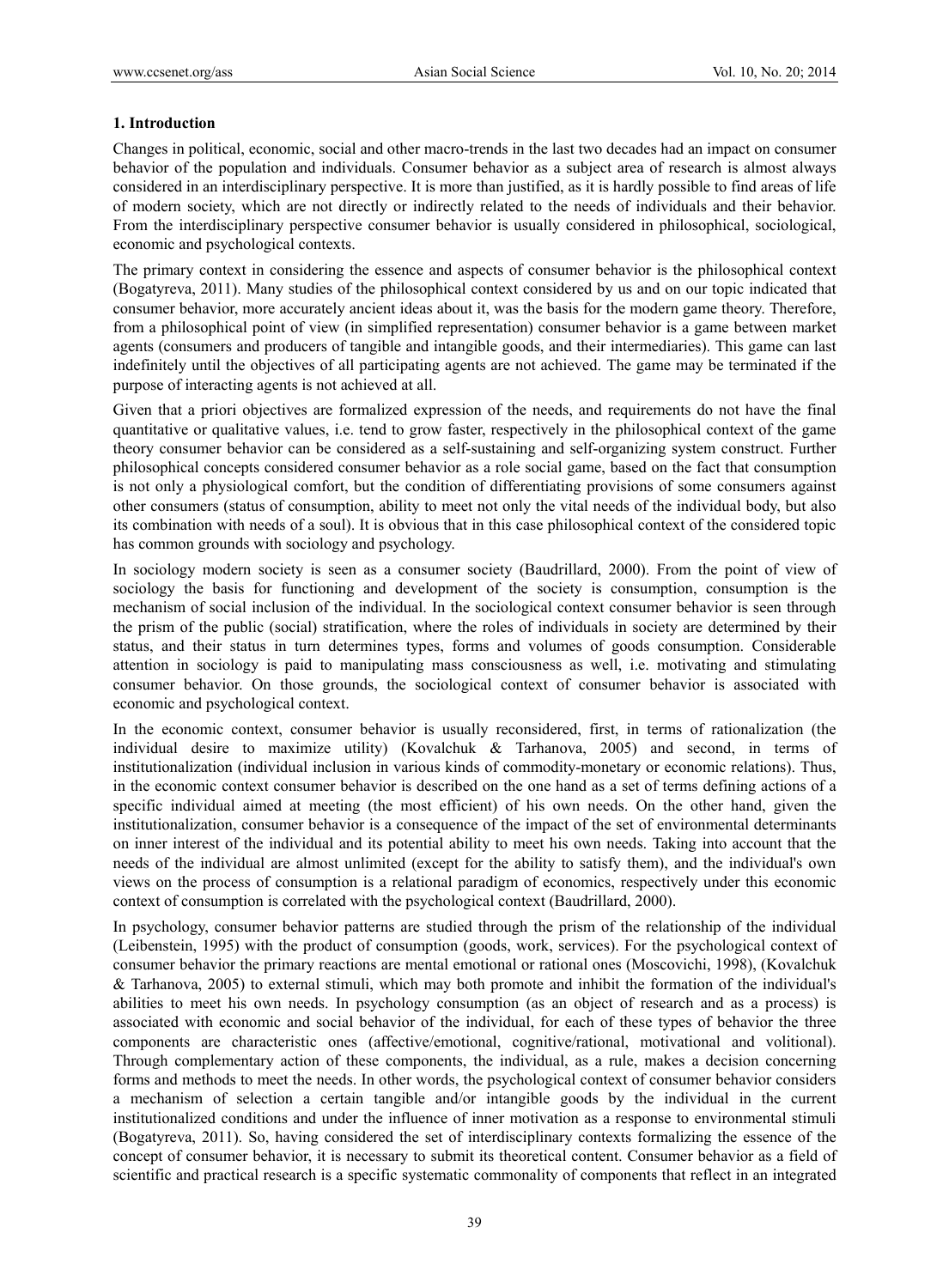manner relationship between the demand for tangible and/or intangible goods of individuals in meeting their own needs and all other relevant factors, which characterize a choice of goods from the rational or emotional point of view.

# **2. Methods**

In methodological terms, this article is an interdisciplinary research in socio-psychological and economic-philosophical. The study of methodological framework of consumer behavior allows concluding that the primary objective is the needs of the individual, which determine his motives, and the reaction of internal consumer motivation to stimuli and external determinants (Dudin et al., 2013a). As the main methodological models describing the specifics of consumer behavior, including consumer behavior of young people living in metropolitan areas, in this paper we took the following models: functional demand, distancing, conspicuous consumption and the qualitative demand. It should be noted that the overall methodological basis of all these models is based on the assumption of the level of consumer involvement into the selection process of a product, as well as into differentiating goods themselves (Istratov & Eksausto, 2010). It should be understood that depending on the comparison of the level of involvement of the consumer into the process of product selection and key characteristics of the latter, there are four consumer types of customers' behavior:

 The first type. Complex consumer behavior, which takes place at a high degree of involvement in the selection of goods and a significant differentiation in a retail offer of a homogeneous product group. Selection of a particular good is usually associated with sufficiently high consumer risks, which are formed due to differences in functionality, reliability and quality of goods a homogeneous group. High involvement takes place when choosing status goods, durables goods, good purchased for the first time (Petrovsky & Yaroshevskii, 2010) and etc.;

 The second type. Unconfident consumer behavior also takes place at a high involvement of the buyer in the selection of the goods, but at the same time, product differentiation within a homogeneous group of products will be very small or relatively small. In this case, consumer risks of choice are reduced, but the level of consumer doubts in choosing the right product is high;

 The third type. In exploratory consumer behavior the degree of involvement of consumers in the selection of commodity products is insignificant, but product differentiation within a homogeneous group of products is quite high. Generally, low level of involvement in the selection of goods takes place when choosing products of FMCG (Fast Moving Consumer Goods). Consumer risks in this case are low, but the consumer uses the opportunity to expand his choice;

 The fourth type. In habitual consumer behavior, the degree of the involvement of consumers in the selection of goods is low, and the differentiation between products within a homogeneous group of products is insignificant. Risks of consumer selection in this case are completely absent, the specificity of consumer behavior is stereotyped, and the consumer does not need to expand the selection.

Thus, the methodological aspect of the study of consumer behavior, including consumer behavior of young people living in metropolises, is a multidisciplinary research based on the idea of the four traditional types of behavior types and models of consumer behavior and consumer selection derived from them.

Taking into account the main points outlined in the "Introduction" of this article, consumer behavior can be seen as a process that represents the sequential formation of a set of needs in tangible and/or intangible goods by individuals. In the same process methods, forms and mechanisms are formed for meeting these needs by offering to the market a set of authentic goods corresponding to the needs, goods are characterized by certain quantitative and qualitative characteristics and the level of availability for a specific consumer;

From the definitions outlined in the "Introduction" we can conclude that Consumer behavior is determined by some factors that are differentiated, as a rule, as factors of the external and internal environment. External factors are socio-economic determinants, which as a rule are specified in the four main aspects: the actual social, strictly economic, cultural and political, scientific and technological. It is absolutely clear that internal factors are determinants of motivation, stimuli for consumption and later are specified from the position of the consumer as a subject or an object (private or corporate consumption). In this case, we are interested in the private mass or individual consumption, and here the national cultural characteristics or the mentality of consumption is at the forefront (Filyurin, 2010), which manifests itself in behavior of young people living in a metropolises (in particular in Russian largest cities-Moscow and St. Petersburg, as well as in other major cities around the world).

#### **3. Results**

The recent data shows that consumer behavior of certain social groups is characterized by a regular change in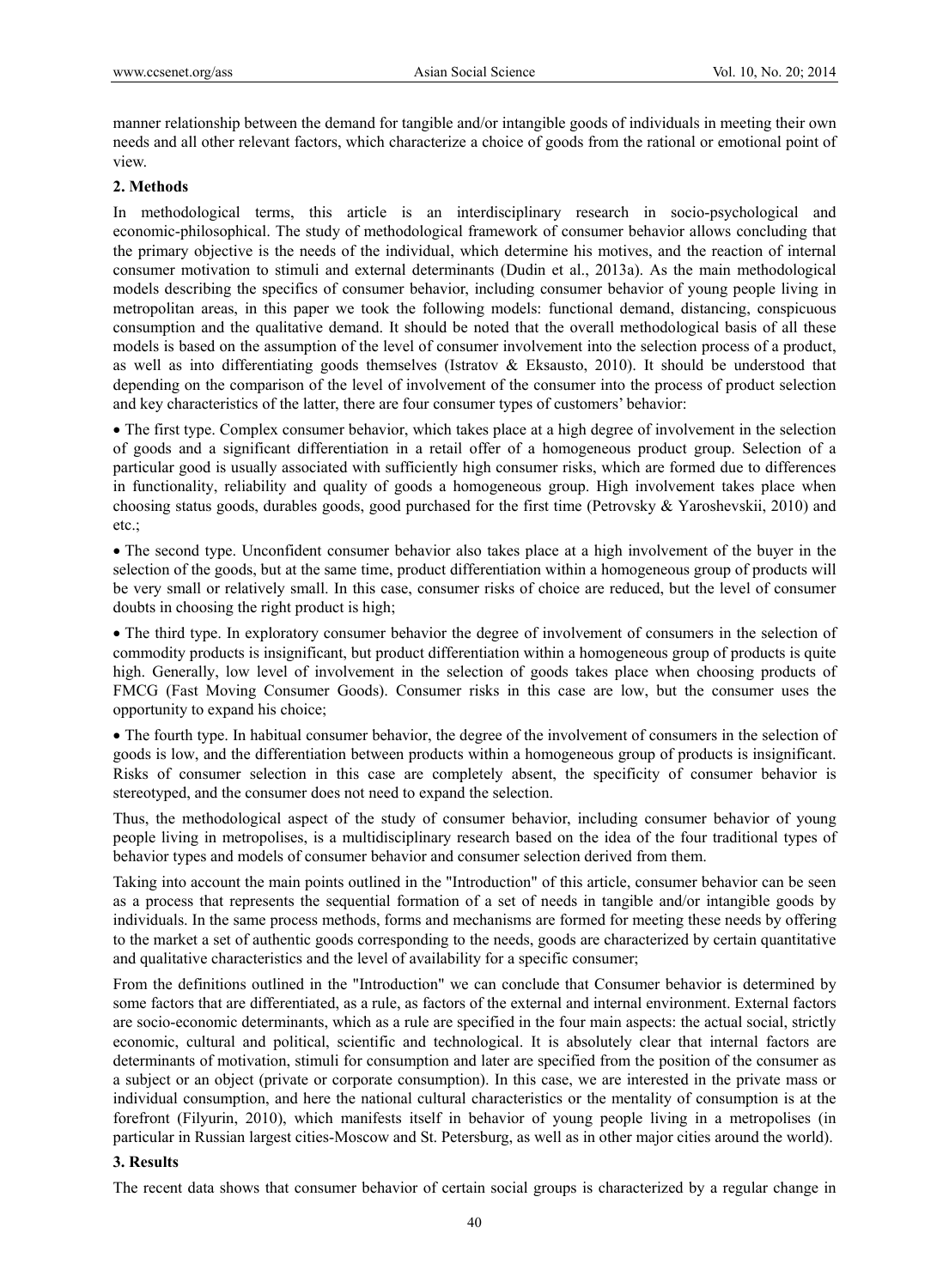which you can highlight certain key trends. In particular, ongoing international research objectively proves that leading Chinese growth observed in the last decade stimulates a transformation of consumer demand. It is predicted that within a year the Chinese consumer market will generate about 40% of the global luxury goods market, at the same time the most active consumption of luxury products is among the youth segment (see Figure 1).



Figure 1. Statistics of luxury goods consumption in China (Roland Berger SC, 2012)

Consumer behavior in China on the one hand is characterized by asceticism and hedonism. Asceticism is characteristic for older age groups, hedonism of consumption is very pronounced among young people. The demographic differences of consumption will be discussed in section "Discussion", here we will note that there is an objective variability of consumer behavior which is largely determined by national and socio-cultural characteristics of consumption of tangible and intangible goods. For example, considering the European (Constantinescu, Goldbach, & Gavrila, 2009), American (Luna & Gupta, 2011) and East Asian (Ibrich, 2013) ethno-cultural model of consumer behavior, it is necessary to allocate in them the general and the particular. Behavior of European and American consumers is considered the most predictable in terms of forecasting motivational reactions to external stimuli. European consumer behavior is characterized by the following features:

1) desire to preserve consumption traditions while increasing interest to innovative products and to new forms of market interaction of agents acting on the side of demand and on the side of consumption

2) predominance of tangible consumption over intangible consumption

3) hedonism of consumption and postmodern trends, showing the convergence of mass and elite consumption

In behavior of consumer geographically located in the U.S., we can single out the following features:

1) presence of cross-cultural trends and intolerance to manifestations of specificity of meeting the needs of certain social (local) groups/strata;

2) reutilization and network process consumption, high innovative consumer susceptibility;

3) hedonism of consumption with distinctively postmodern trends.

Obviously, consumer behavior in Europe and the United States is characterized by a certain similarity. Moreover, in recent years, transformation of consumer behavior is objectively identified in terms of social and environmental responsibility (new type of consumerism-green responsible consumption, rationalization of consumption: rejection of excess consumption). East Asian (Japanese and Chinese) national model of consumer behavior has always been different from the European and the American ones (Ibrich, 2013):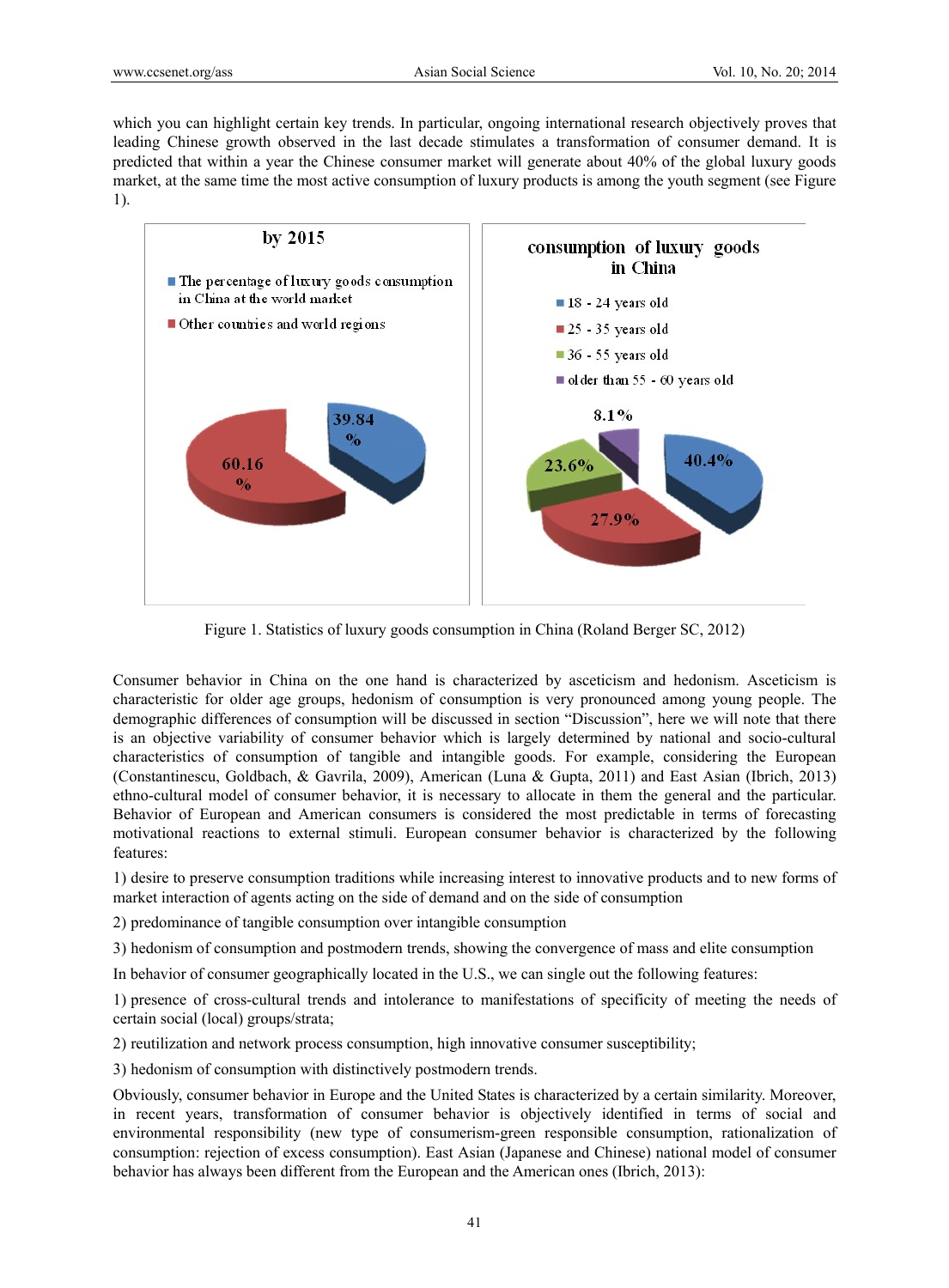1) the biggest manifestation of the quality and brand dependency in consumption. In Japan as well as in China, the luxury market is more developed than in other countries;

2) patriotism and self-sufficiency-orientation mainly for domestic products in consumption. Patriotic consumption is not always the case in China;

3) relative balance of consumption of tangible and intangible goods-mainly in Japan;

4) active combination of respect for national traditions and high innovativeness.

In the Japanese consumer tradition converged globalist tendencies also began to appear over the past few years, these tendencies can also be described as follows (Ibrich, 2013):

1) refocusing in consumption: previously the principle "spend money to save time" functioned, now the principle of "spend time to save money" functions;

2) change in the concept and method of consumption: physical shopping prevailed previously, now the virtual (online) shopping dominates;

3) change in consumer responsibility: environmentally oriented hedonism prevailed previously in consumption, now asceticism of consumption oriented for eco-friendly and anthropo-safe production increasingly is observed more often.

In turn, the socio-cultural consumption in the exogenous aspect may be due to the following determinants:

1) social stratification and remoteness of groups/strata from each other (it determines the speed of transition of consumers from one group/stratum to another (Giddens, 1986) and hence a kind of consumer behavior model);

2) consumer confidence in the future (this determines the inclination of individuals to consume goods or to accumulate necessary resources, which can be further used to meet the needs);

3) gender consumer characteristics (it determines the type of consumer behavior in terms of masculinity and femininity);

4) basic consumer principles: individual or collective (it determines the structure of consumption or consumer balance of public and private goods).

Consumer behavior in terms of its managing is characterized by dynamism, determinism, reactivity and in some cases by stochasticity. Characteristics of consumer behavior can be modified under the influence of combined external and internal factors, among which national and territorial factors play quite a significant role, which in turn correlates with the highest social stratification and the current demographic situation.

# **4. Discussion**

Consumer behavior is usually studied in several basic models, which are derived from the actual effects of behavior:

1) the model of functional demand, which is based on the fact the purchase of any product is strictly aimed at meeting the arisen need. This model reflects the rational behavior of an "economic man";

2) the model of merging (the "common carriage" effect). This model is based on the fact that the product is not acquired by virtue of objective necessity (the arisen need), but due to manipulation and stimulation of mass consumer awareness;

3) the distancing model ("snob effect" (Leibenstein, 1995)). This model is based on the fact that the consumer purchases a product unavailable to others and refuses to purchase affordable products;

4) the model of conspicuous consumption ("Veblen effect"). The model is based on the consumption of exceptional goods that are not available for the majority of population because of the high cost of these goods;

5) the qualitative model. In this model, consumption is based on the desire to either achieve the perfect balance "price-quality" or the desire to acquire the product of only one brand that is associated with high quality. In the latter case, the model can be considered as brand dependency.

With this in mind, we distinguish two major basic fundamentals of consumer behavior:

1) the kind of rational consumer behavior, where the consumer wants to maximize their benefits. At the same time the consumer almost always knows in advance what choice he will make and why, hence the rational consumer behavior according to the level of control is rather complicated, but predictable and sustainable to the influence of market factors and incentives;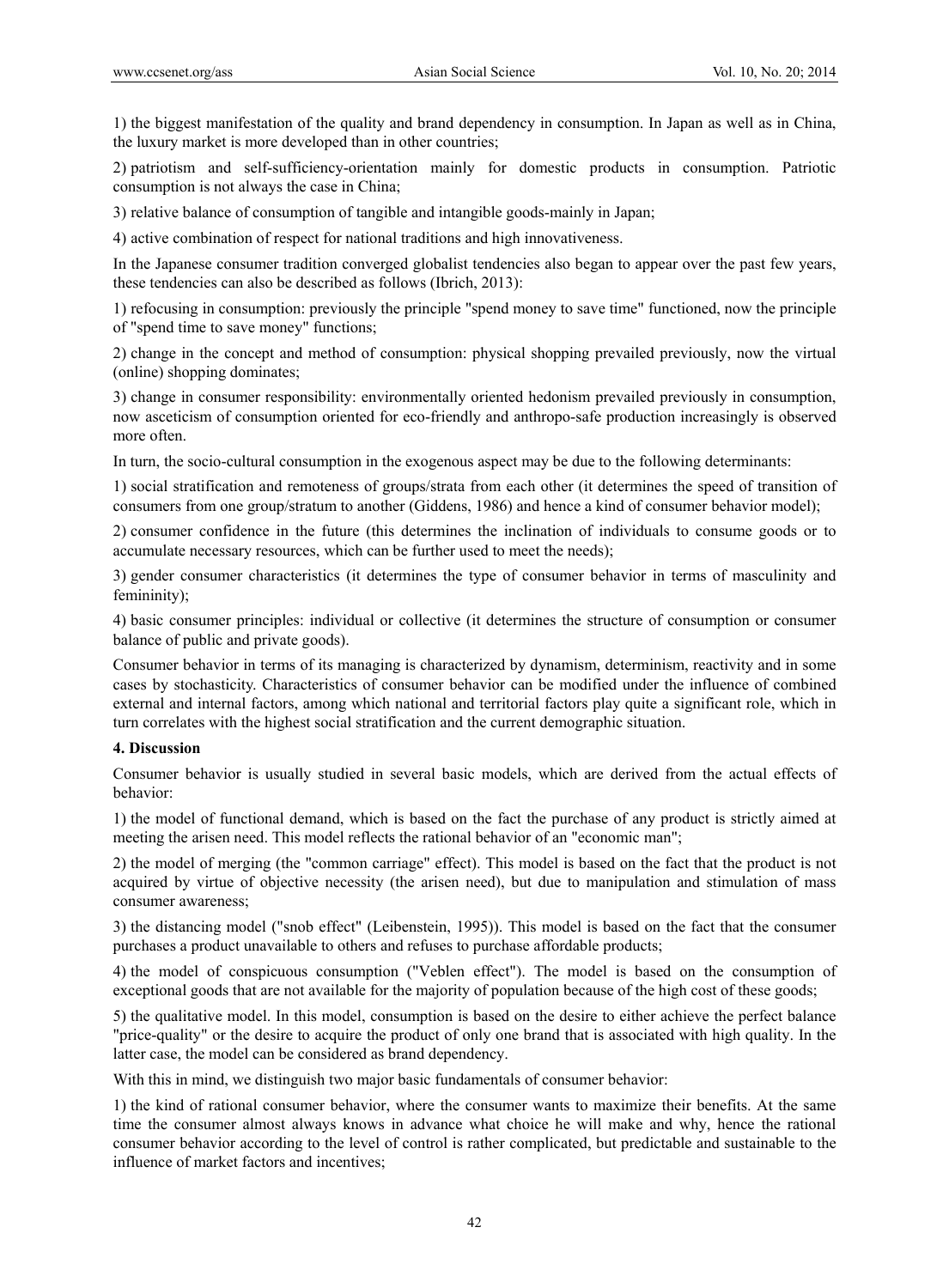2) the kind of irrational consumer behavior, where the consumer on the one hand wants to maximize his benefits, on the other hand he is so prone to influencing factors (stimuli), mainly coming from the external environment, that his behavior is sufficiently manageable (note that this kind of consumer behavior very beneficial for all kinds of sales and other marketing actions). However, the behavior of the consumer is difficult to predict, and therefore unstable, prone to the influence (a situation changes-behavior changes).

Based on the above said we can note that the essence of consumer behavior management, including consumer behavior of young people living in a metropolis, comes down not only to merely seek effective stimuli in line with internal motives of the consumer, but first of all effective management of consumer behavior will take place only when external stimuli will be formed taking into account a type, a form and a pattern of behavior in a particular consumer group.

Considering the demographic aspect of consumer behavior, we deem it necessary to take a closer look at the peculiarities of this behavior of youth in a metropolis. It is known a priori that a metropolis as a highly urbanized socio-economic system, is characterized by a high pace of the city life, fast changes of fashion consumer trends, high availability of goods, works and services, as well as the sources for acquiring them (purchasing). Young people, as the most active consumer group, is prone to changes of consumer stereotypes, changes of traditions of organizing personal and public space, high susceptibility to innovations, transformation of traditionalist attitudes, reduction of pre-existing gender differences in consumption. The major determinants of youth consumer behavior are:

1) geographical location. Remoteness of residence of youth social groups from the cultural and geographical centers imposes a significant imprint on the model of consumer behavior that can be expressed in a slow and fairly predictable change in consumer mood, entrenched values of consumer mentality, despite the processes of globalization and urbanization;

2) personal values. A central component of this determinant-personal identity (Chalmers, 2013), which on the one hand provides continuity of self-perception to the younger generation. On the other hand it realizes through a couple of opposites: the unity of the constancy and variability (Castells, 2007; Habermas, 1971), which makes youth the most open to new perceptions and organically tending to consume new;

3) lifestyle. Lifestyle of young people in a metropolis erases national consumer traditions, determining that the primary choice of the individual is personal, formed not by "the bandwagon effect ", but by an opinion leader (socially active actor (Castells, 2007), who is able to affect the perception of the surrounding reality by young people and transform it by these means, including the model of consumer behavior).

Web can single out several major differences that characterize consumer behavior of youth in metropolises and in geographically remote from the centers of cultural and geographical regions (see Table 1).

| Youth in metropolises                                                                        | Youth in geographically remote regions                                                                                          |
|----------------------------------------------------------------------------------------------|---------------------------------------------------------------------------------------------------------------------------------|
| Youth values                                                                                 |                                                                                                                                 |
| Education (career)                                                                           | Family, patriarchy                                                                                                              |
| Promotion at the social/corporate ladder (status)                                            | The desire to migrate higher social strata                                                                                      |
| Innovativeness in organizing life and meeting<br>the needs                                   | Traditionalism in organizing life and meeting the needs                                                                         |
| Youth consumer choices and behavior models                                                   |                                                                                                                                 |
| The relative balance in the consumption of<br>tangible and intangible goods                  | High prevalence of material consumption, intangible<br>consumption is often not perceived as needed or objectively<br>necessary |
| dependency<br>Rational brand<br>quality<br>and<br>orientation                                | Irrational brand dependency and quality orientation                                                                             |
| Convergence of mass and elite consumption                                                    |                                                                                                                                 |
| Mass network process with the formation of the<br>Institute of opinion leaders and followers | Divergence of mass and elite consumption                                                                                        |
|                                                                                              | Frequent and multiple manifestations of the effects of<br>"common carriage," Veblen, distancing                                 |

Table 1. Peculiarities of consumer behavior of young people in a metropolis and in geographically remote regions (compiled by the author)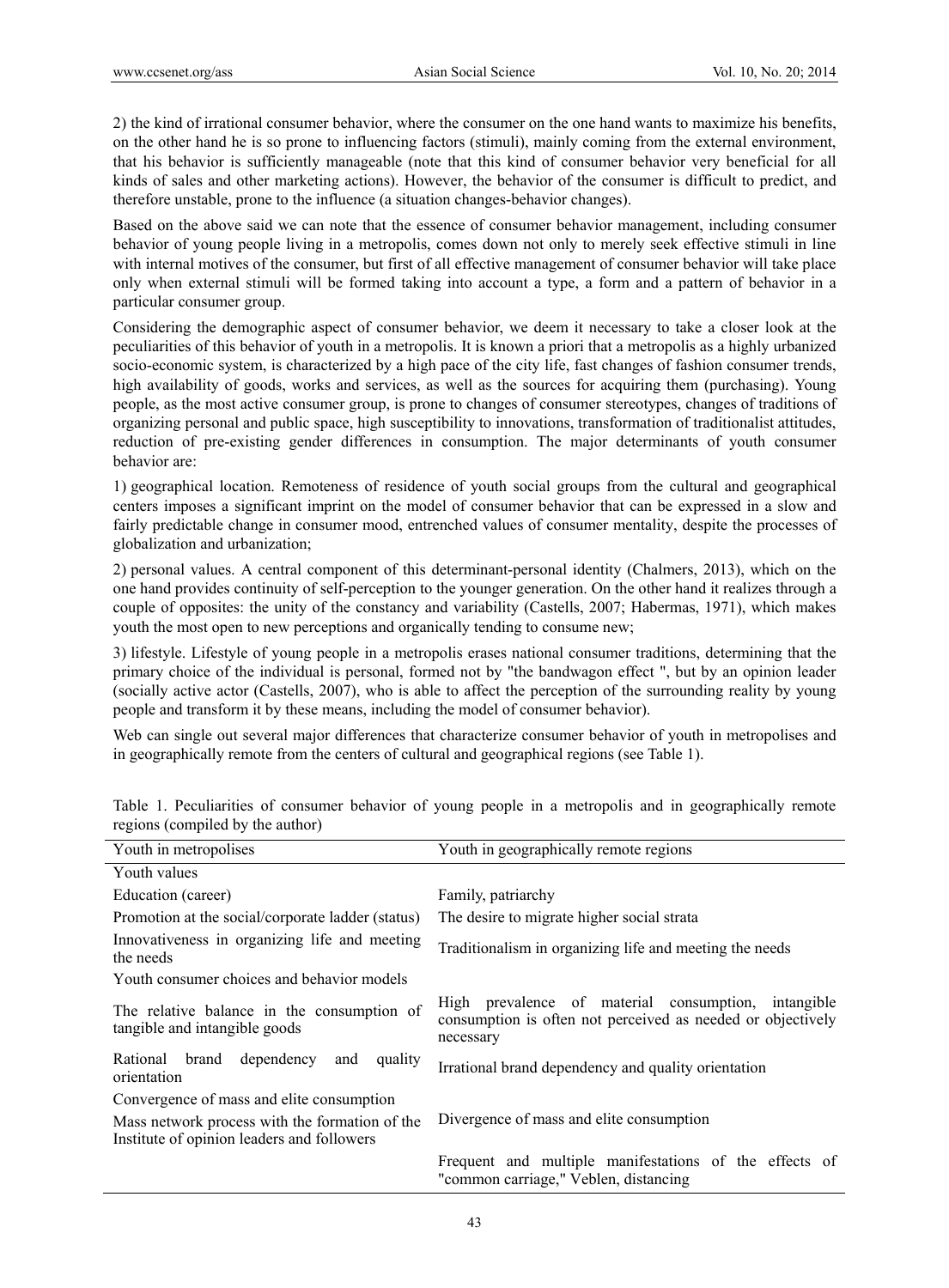Obviously, youth consumer choice and the corresponding model of consumer behavior is influenced by personal values, which are characterized by significant differences in young people living in metropolitan areas and young people living in geographically remote from the centers of cultural and geographical regions. Consumer behavior management of young people, which is based on the above features, should take into account that the consumer behavior of youth in metropolises additionally has the following specific features (Dudin & Lyasnikov, 2012):

1) active acquisition of status skills that are based on a fairly high intellectual abilities and caused by a change of social stereotypes (the emergence of a qualitatively new youth class corresponding to the features of life in the information society);

2) the pursuit of healthy lifestyles (food culture, culture of physical development, appearance culture) and spiritual development, also expressed through the formation of active citizenship (or opposition of individual youth groups);

3) desire to organize leisure activities with the massive use of quality service of the entertainment industry, integration of entertaining and informative activities;

4) formation of rational brand dependency is expressed in purchasing goods and services attributable to the category of "necessary luxury" (Dudin, Ljasnikov, Kuznecov, & Fedorova, 2013).

It should be noted that the existing difference between youth of metropolises and youth of geographically remote regions determines the choice of tools for managing their consumer behavior (see Table 2 below).

Table 2. Peculiarities of consumer behavior management of youth in metropolises and youth in geographically remote regions (Compiled by the author)

| Youth of megapolises (Moscow, St. Petersburg, and<br>other world cities)                                       | Youth of geographically remote regions                                                        |
|----------------------------------------------------------------------------------------------------------------|-----------------------------------------------------------------------------------------------|
| Influence on consumers through values                                                                          |                                                                                               |
| Selective, direct interaction with the consumer in mass<br>advertising support                                 | Active use of massive indirect advertising                                                    |
| The use of the construct "an opinion leader $\rightarrow$<br>followers" for shaping consumer choice motivation | The use of close reference groups (family, friends) for<br>shaping consumer choice motivation |
| Pre-emptive use of feedback and non-price (value)<br>methods to stimulate consumer demand                      | Pre-emptive use of price (dumping) methods to<br>stimulate consumer demand                    |

Obviously, youth consumer behavior in a metropolis I influenced to a lesser extent by national traditional values, but formed primarily under the influence of personal values and personal identity.

Therefore, consumer behavior management of youth in a metropolis and youth living in geographically remote from the cultural and geographical centers regions will be based on a set of qualitatively different methods. In particular, for managing consumer behavior of young people living in geographically remote areas form the center more traditional marketing methods are acceptable, the use of which is aimed more at maximizing volumes of goods consumption using current price offers. Methods of formation of consumer loyalty and consumer securing using value but not price characteristics of the product is more typical for managing consumer behavior of young people living in a metropolis. We should pay attention to the fact that the methods of viral exposure (exposure based on reference groups) for consumer behavior of youth of metropolises and youth living in geographically remote from the geographic center regions will also vary dramatically. For example, young people who live in geographically remote regions will be motivated to a greater extent to choose certain goods according to an opinion of their entourage. This opinion, due to the fact that it is represented by a limited reference group, is deeply subjective and does not reflect real quality, value and price characteristics of selected products. In contrast, youth of metropolises, using opinion screening of a variety of reference groups and opinion leaders, form their motivation for selection of goods (as well as works and services) based on more objective attitudes that characterize the true value, cost and quality of selected products. It is also worth mentioning that the expanded opinions screening and reviews of other consumers at a high level of assertiveness of consumer behavior of youth in metropolises constitutes the theoretical and methodological basis for the development of management concepts of such behavior. On the one hand, it complicates consumer behavior management techniques that can be applied to youth of metropolises, but, on the other hand, allows us to create effective channels and multidimensional stimuli of influencing on volumes of goods consumption by youth in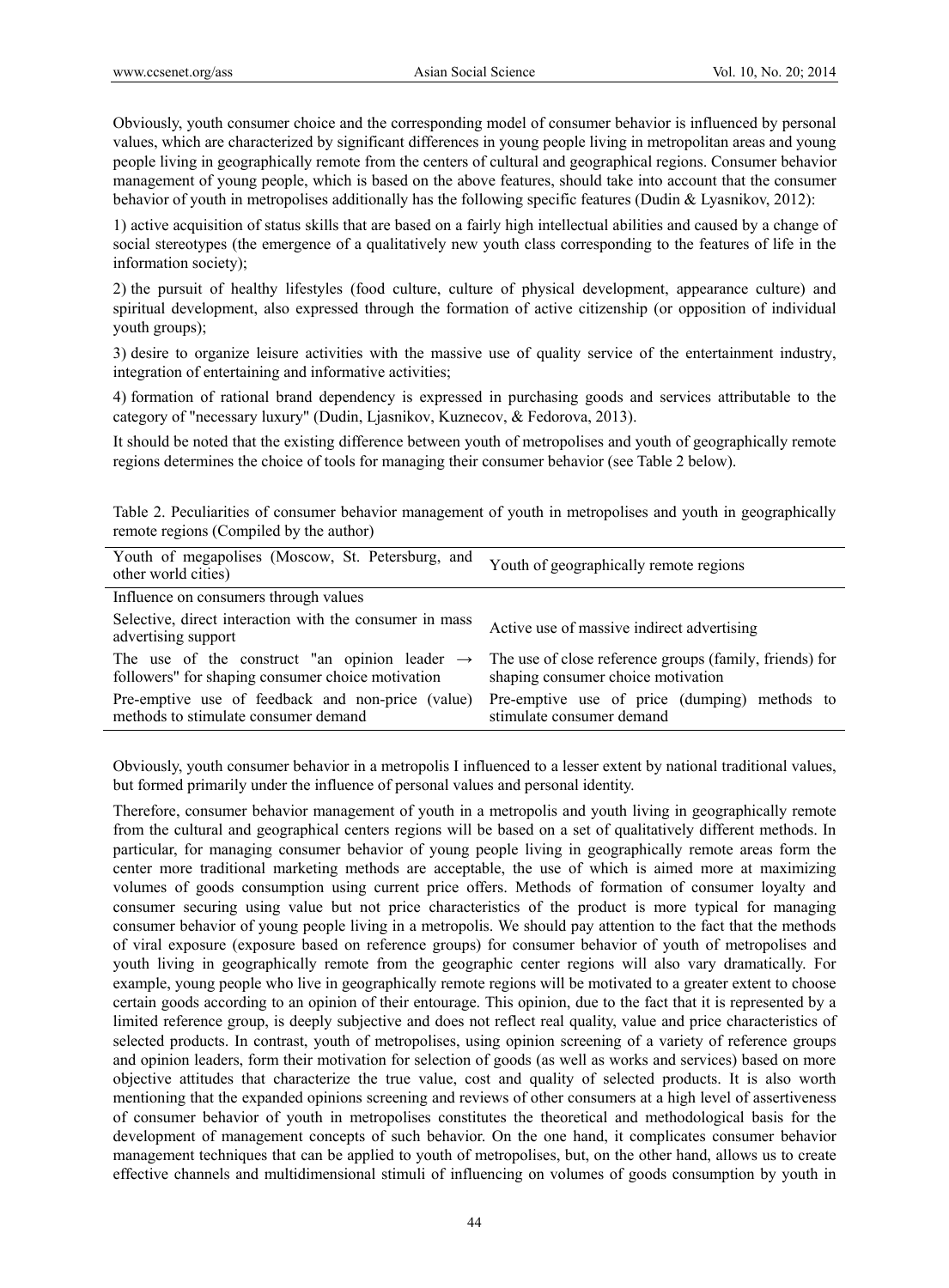metropolises already not through direct interaction with this consumer group, but through indirect influence on the opinion and consumer behavior of opinion leaders.

#### **5. Conclusions**

Summarizing this article, it should be noted that consumer behavior management will be a purposeful process. As part of this process not only the structure of the needs of a social group (strata) is studied, but also its behavior determinants, and a list of decisions is formed to ensure effective stimulating effect on the motivation to meet the needs considering cultural, regional or national peculiarities of goods consumption in this social group (stratum) or in their entirety. These conclusions are fully applicable to consumer behavior management of young people, including those living in a metropolis. However, it should be borne in mind that consumer values and consumer preferences of youth in metropolises and youth living in geographically remote areas will have a significant and in some cases dramatic differences. This is due to the fact that young people in metropolises are at the epicenter of cultural, social and political life, availability of new technologically advanced products and services in this case is much higher than in geographically remote areas. That is why the consumer behavior of young people living in a metropolis is largely characterized by innovativeness (Dudin et al., 2014a), while youth in geographically remote from the center areas is characterized by more traditional consumer behavior. At the same time we must not forget that rapid development of information and communication technologies, as well as increase their accessibility to all segments of the population, allows us to predict that in the short medium term a type, a kind and a model of consumer behavior of young people living in geographically remote form the geographic center areas will be transformed and modified. It is important to understand that the main determinants that shape the specifics of consumer behavior of youth in metropolises, will evolve faster than the determinants that shape the specifics of consumer behavior of young people who live in geographically remote from the geographic center regions.

#### **References**

Baudrillard, J. (2000). *In the shadow of the silent majority or the end of the social*. Ekaterinburg: UGTU-UPI.

- Berger, R. (2012). *Strategy Consultants "Report on Chinese consumers, 2012".* Official portal of "Vesti. Economy". Retrieved June 10, 2014, from http://www.vestifinance.ru/articles
- Bogatyreva, A. A. (2011). *Formation of fashion trends as a tool for regulation of consumer behavior*. Terra Economicus.
- Castells, M. (2007). Communication, power and counter-power in the network society. *International Journal of Communication, 1*, 238-266.
- Chalmers, D. (2013). *Conscious mind. In search of a fundamental theory*. Moscow: Librokom.
- Constantinescu, L., Goldbach, I., & Gavrila, G. (2009). Culture-major determinant of the European consumer behavior. *Annales Universitatis Apulensis Series Oeconomica, 11*(2), 1019-1024.
- Dudin, M. N., & Lyasnikov, N. V. (2012). Socially oriented foresight as a tool for shaping of consumer behavior. *European Journal of Economic Studies, 1*(1).
- Dudin, M. N., Ljasnikov, N. V., Kuznecov, A. V., & Ju. Fedorova, I. (2013). Innovative Transformation and Transformational Potential of Socio-Economic Systems. *Middle-East Journal of Scientific Research, 17*(10), 1434-1437.
- Dudin, M. N., Ljasnikov, N. V., Pankov, S. V., & Sepiashvili, E. N. (2013). Innovative foresight as the method for management of strategic sustainable development of the business structures. *World Applied Sciences Journal, 8*(26), 1086-1089.
- Dudin, M. N., Lyasnikov, N. V., Sekerin, V. D., Veselovsky, M. Y., & Aleksakhina, V. G. (2014). The problem of forecasting and modeling of the innovative development of social economic systems and structures. *Life Science Journal, 6*(11), 535-538.
- Filyurin, A. S. (2010). Russian regional features of branding*. Marketing and market research in Russia, 5*, 56-59.
- Giddens, А. (1986). *The Constitution of Society*. Cambridge: Polity.
- Habermas, J. (1971). *Theorie der Gesellschaft oder Sozialtechnologie*. Fr./M.
- Ibrich, R. (n. d.). *The new Japanese consumer*. Insights & Publications (McKinsey & Co). Retrieved June 10, 2014, from http://www.mckinsey.com/insights/the\_new\_japanese\_consumer